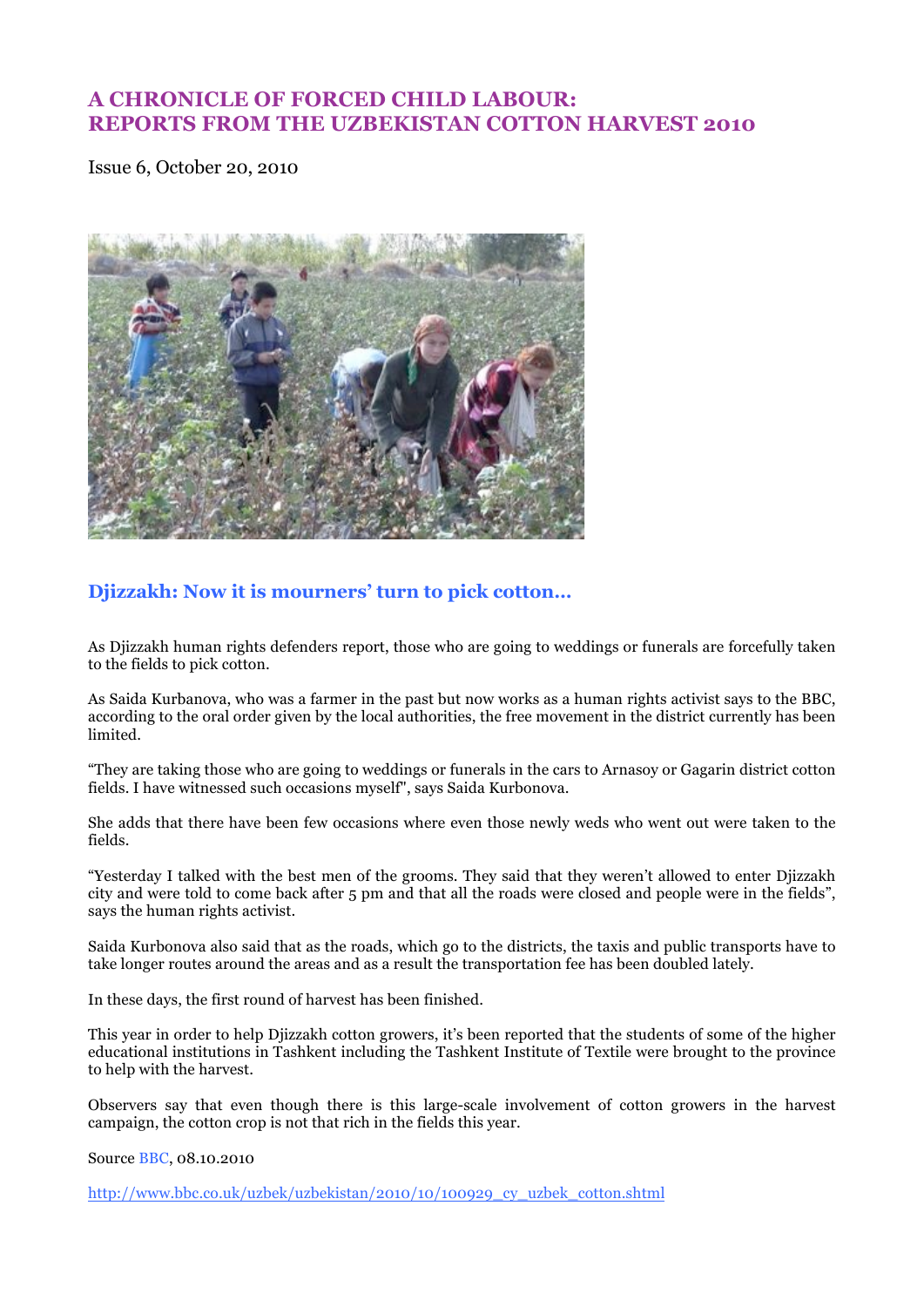## **"If you pick cotton- do it at night!" Or cotton stories in Angor.**

In Surkhondarya's Angor district the 4th grade schoolchildren were taken to pick cotton and the people of Angor are forced to work under the lights of tractors. Women on maternity and pensioners are not given their pensions and maternity pays unless they pick 10 kg of cotton each.

Although authorities of Surkhondaryo denied that such things are taking place in the region, an elderly man from the Angor district called Radio Liberty and said that farmers, who couldn't fulfill the daily target, are forced to pick cotton even at night.

"A tractor is brought to the field and its lights are left on so teams of teachers and medics can pick cotton at night in the lights of that tractor", says the shocked elderly gentleman.

"Till 12 at night they get scrutinized in the cotton plant. Everyone is gathered there: farmers, school directors, and chiefs of neighborhood committees and others who have any kind of relation to cotton. Those who can't pick the daily norm are taken back to the fields on a bus at night and forced to pick cotton. All the teachers, medics, everyone is put in the buses; they have to pick cotton at night with the bus and tractor's lights on. Prosecutor, the head of the local police station and the mayor supervise the work themselves in the fields", says elderly man.

According to a radio listener from Angor, women with young children and pensioners are not given their pension and maternity pay unless they pick 10 kg of cotton each.

"You know they give oil and flour with queue, it is the same with getting pensions and maternity pay. So a woman who comes to get her pay is told either to pick 10 kg of cotton or pay 1000 soms. Once they get 1000- 1500 soms, they are allowed to get their kitchen oil and flour, otherwise they have to pick 10kg of cotton if they refuse to pay that amount of money. If they don't pick the cotton or pay the price, then they are not allowed to get neither their grocery, nor the maternity pay", says the fellow from Angor district.

We contacted the Angor district mayor's office and spoke over the phone with an official who is responsible for economic queries:

Radio Liberty: We received reports that if people do not pick 10 kg of cotton, they can't get their pensions. Is it true, do you have any comments on that??

- Look, don't ask me such questions over the phone. Do you understand? We have strict regulations in this mayor's office. If someone couldn't get their money, we tackle this issue according to those regulations. If someone told you that they didn't get their pensions, that is possibly because they haven't been assigned with a pension yet, - says the official from the Angor district mayor's office.

At the same time as the Angor district is falling behind schedule with their quota, the primary schoolchildren of the 4th and 5th grade were taken to pick cotton to the fields.

One of the callers from Angor said that 4th grade schoolchildren are picking raw cotton in the fields and are taking it to the plant.

According to an anonymous informer, who works in the area of education, the schoolchildren will not return to studies anytime soon until the planned quota of the Angor district is fulfilled.

Source Ozodlik, 12.10.2010

http://www.ozodlik.org/content/article/2188520.html

#### **The cotton exhibition has begun in Tashkent and activists called for boycott.**

The next cotton exhibition has begun in Tashkent and the Uzbek human rights defenders called foreign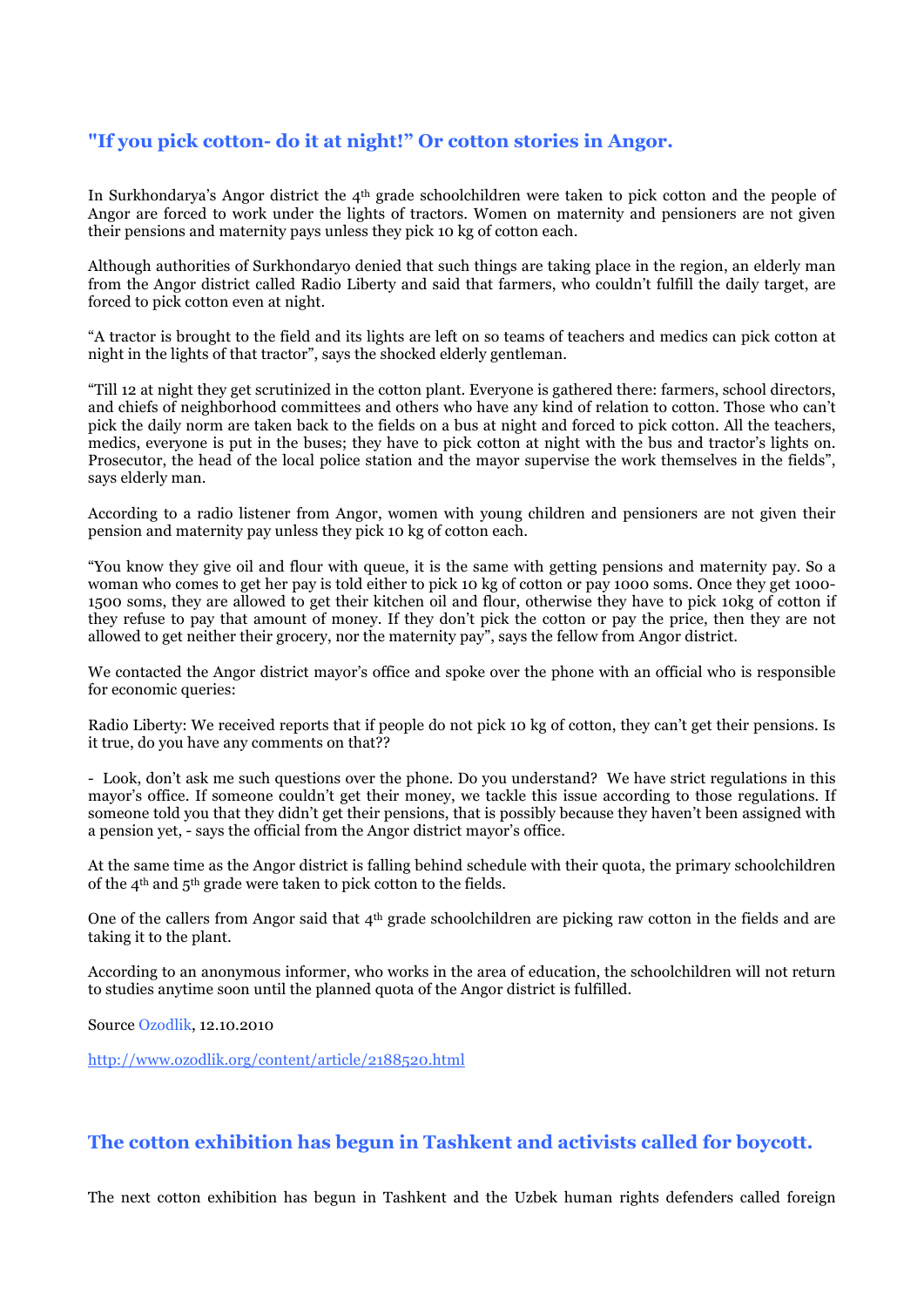attendants of the exhibition to reject Uzbek cotton.

Human rights defenders made a statement with an open letter to the participants of the Uzbek cotton exhibition. Particularly, this open letter mentions that even now minors, schoolchildren, college and university students are picking cotton in the district and provincial cotton fields of the country for very insignificant wages.

It can be observed that this year cotton harvest campaign has been much more active and intense than previous years. At the same time, according to reports the BBC received from Andijan city, Boz District, students of the Institute of Economics and Engineering, who were involved in the cotton harvest, have been beaten up. The reason for the beating was that the students were unable to pick enough cotton to meet the daily target of the harvest.

Authorities in Andijan demanded that each school pick 3 tons of cotton a day and made it the daily quota. In the province, schoolchildren above the 5th grade, are all involved in the harvest,- says Jahongir Kosimov, a local human rights activist.

The Deputy Head of the Institute of Economics and Engineering, Alisher Rahimov ,confirmed to the BBC that the students of this Institute have been picking cotton in the Boz District. But he denied the allegations that students, who could not pick enough cotton to meet their daily targets, were beaten.

Source BBC, 13.10.2010

http://www.bbc.co.uk/uzbek/uzbekistan/2010/10/101013\_uzbekistan\_cotton.shtml

### **Human Rights Defender held 10 minutes picket.**

The head of the Uzbekistan Human Rights Defenders Alliance, Elena Urlaeva, held a 10 minute picket in front of the "Uzeksportmarkaz" building where the international cotton exhibition is taking place. Elena Urlaeva demanded with her picket to stop the use of forced child labour during cotton production in Uzbekistan.

"I did the picket all by myself. If I would have called the members of our organization, the police would have found out and would keep us all under house arrest. I stayed there for 10 minutes and was actually able to show my posters, which demand the abolishment of forced child labour in cotton production, to some of the exhibition participants."

But soon after that securities of the "Uzekspormarkaz" building called the police; the human rights activist managed to escape before they arrested her.

According to the activist, she was not allowed to enter the cotton exhibition.

"They told me that it was a closed event and only those, who were invited are let in and so they didn't permit me to go in", says the human rights activist in an interview with Radio Liberty.

The Uzbekistan Human Rights Defenders' Alliance is one of the only organizations in the country, which acts as an independent observer and has been monitoring forced child labour in Uzbekistan's cotton fields for the last two years.

The head of the organization reported that the young children were all taken to pick cotton in Andijan, Ferghana and Tashkent regions in this harvest season.

"We have a lot of information. I just came back from the Andijan region where I have been to the Markhamat and Pakhtaobod districts. I saw that schoolchildren are working in very bad conditions in the fields. We have a lot of photo, audio and video materials, which can prove that".

"Forced child labour should be eliminated as soon as possible. We are against many foreign companies of other countries signing contracts with Uzbekistan during this cotton exhibition. We call them to stop using cotton picked by vulnerable children who were forced to work in their textile production", says Elena Urlaeva, the head of the Uzbekistan Human Rights Defenders' Alliance.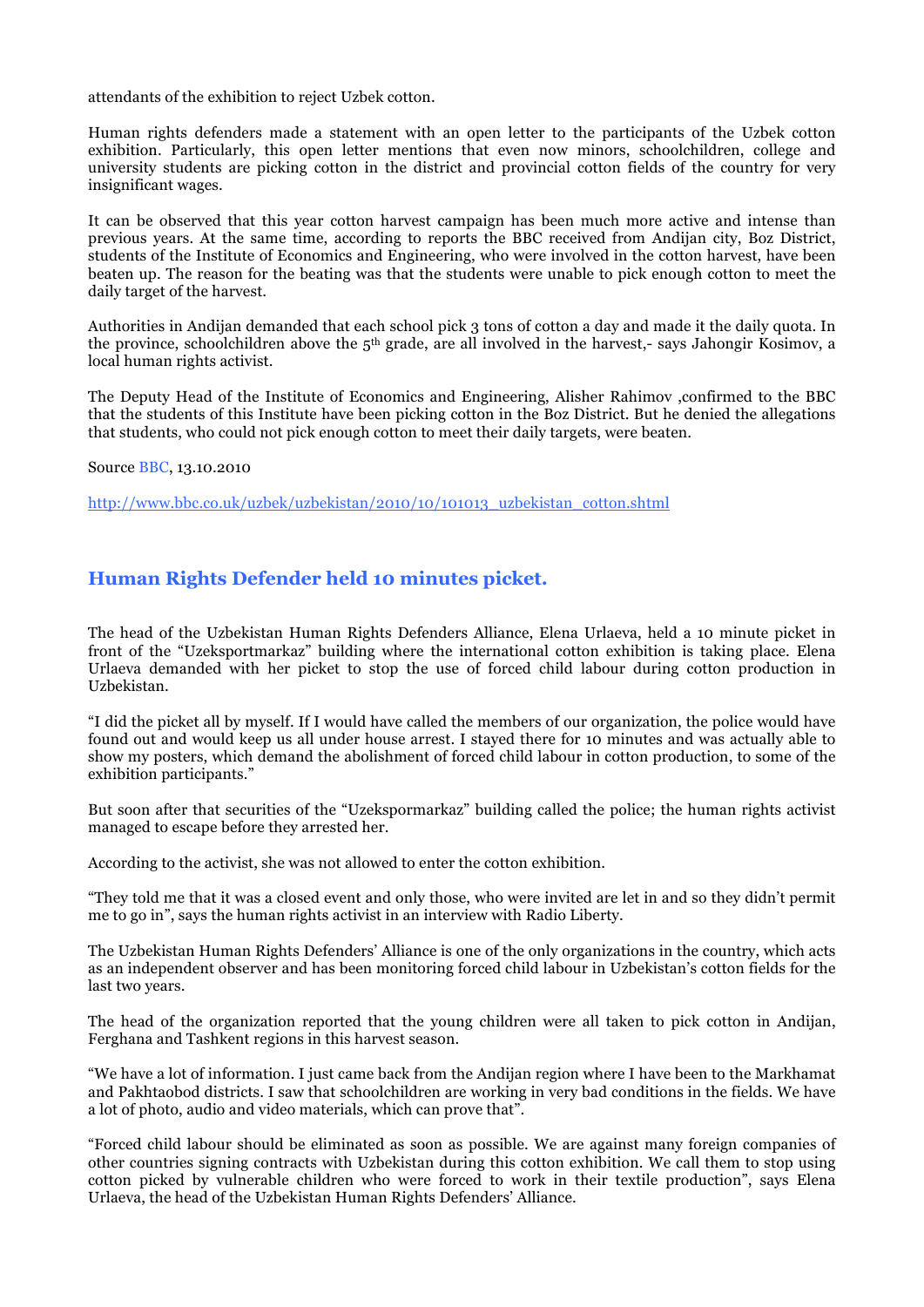#### Source Ozodlik, 13.10.2010

http://www.ozodlik.org/content/article/2189590.html

#### **Cotton-picking campaign gains momentum in Andijan Region**

In the Andijan Region the 10-day call-up of people to pick cotton has begun. No one is spared, not even the sick nor the breast-feeding mothers. What is odd and different to previous years is that it is unknown what the total quota is that needs to be met by the region. Some claim the farmers have signed a contract with the government to supply 305,000 tonnes of cotton. Specialists say that this year, the cotton target has been reduced by 10,000 tonnes compared to 2008. Whereas the number of cotton-picking brigades has been increased to 1,125, or over 203,000 people, from 497 brigades four years ago.

In addition, authorities have tightened rules for exempting people from picking cotton. Not even the sick or the old are spared. Some university students are paying up to \$300 in bribes to avoid the cotton campaign and continue studying.

"I was told yesterday that I have to go to pick cotton for 10 days," a middle-aged nurse said. "When I said that I was an old age pensioner and cannot endure that long in the cotton field for health grounds, the chief doctor told me that I would have to submit my resignation."

The doctor warned her that hundreds of young women were leaving medical colleges each year eager to fill her position.

The cotton campaign is at its height and it is unsure when it will end due to favouring weather conditions.

Source Uznews.net, 13.10.10

http://www.uznews.net/news\_single.php?lng=en&sub=hot&cid=2&nid=15178

#### **Tashkent found other methods of raising the Uzbek cotton price.**

On the 13th of October, officials of Tashkent announced the new five-year plan to reduce the export of Uzbek cotton abroad. According to the Prime Minister of Uzbekistan, by 2015 almost half of the cotton produced in Uzbekistan will be manufactured in the textile plants inside the country.

"By the end of 2010, remanufactured cotton in Uzbekistan will consist of 350 thousand tons and in 2011 it will exceed 400 thousand tons", said the official from Tashkent during his opening speech during the International Exhibition of Uzbek Cotton.

On the world market, the price of cotton per ton is up to 2,494 USD; and this streak of luck for the official from Tashkent, is indeed expected to go on for quite a long time.

In such situation, even though Uzbek cotton has been boycotted in the world arena, the value of Uzbek cotton is rising and the government is trying to profit from this current situation.

According to an official from a former company, Namangantextile, which is now owned by South Korea and has become "Hain Tex", the Uzbek government's plan to reduce the exportation of Uzbek cotton will be beneficial not only for textile companies in the country, but also for the Uzbek people.

"First of all, the job employment will increase. Secondly, if we get to keep the cotton, then the production will increase too. In 2013, we plan to produce not only cotton fiber, but also the textile fabric for canvases. At the moment the biggest companies of the world are signing contracts for millions and millions of US Dollars and lining up to get to our cotton fibre. Europe is buying, Germany, Spain, the USA are buying", says the representative of the "Hain Tex" company, which currently employs more than 1100 workers in Namangan.

According to Don Kan, the head of the company called " Kabool Textile", which works in Uzbekistan, "The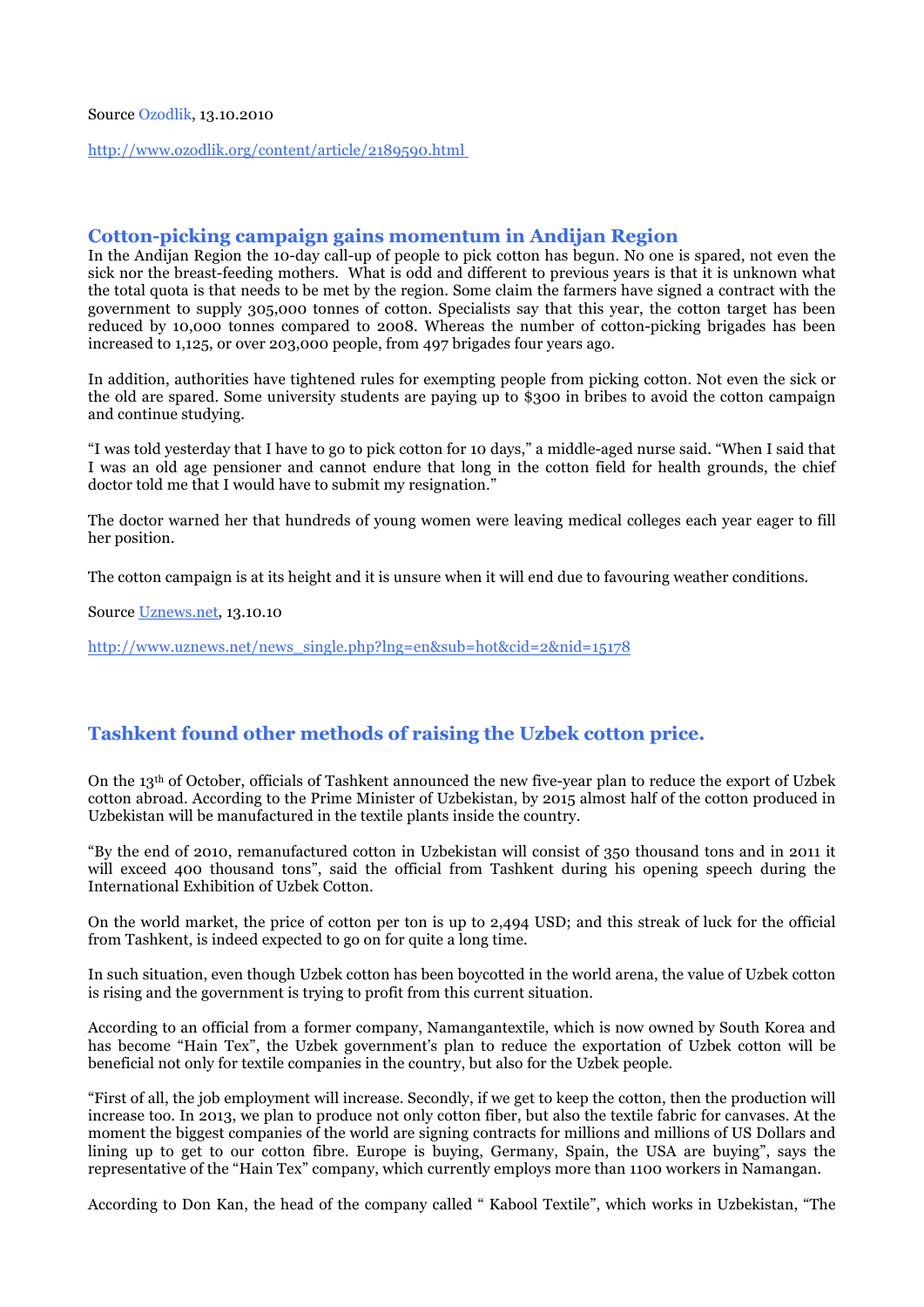government in official Tashkent does not have enough financial resources to develop the textile industry in the country. In order to develop it, they have to get new technologies, which can mill the cotton and turn it into high quality fabric. And it can't be done without the help of foreign investors", says Don Kan.

"And the foreign investor is afraid of investing in Uzbekistan", continues this businessman: "Foreign investors are intimidated by the Uzbek government and its mind blowing nontransparent policy. The Uzbek government's attitude towards businessmen can easily be changed overnight. Therefore, if you pay attention, you rarely come across western private investors in Uzbekistan. Nowadays, mainly the companies from China, Bangladesh, India and Egypt, which are signing contracts with Uzbekistan in this cotton exhibition, either directly belong to the government or work based on trust in government", says Don Kan the company head of the "Kabool Textile".

Source Ozodlik, 14.10.2010

http://www.ozodlik.org/content/article/2190688.html

### **Uzbek cotton trades briskly at Tashkent fair**

On October 13th, the 6th International Cotton Fair opened its doors in Tashkent. Despite protests by human rights activists and the heavily criticized use of forced child labour in Uzbekistan's cotton harvest, this years fair attracted more cotton traders then ever before.

In 2005 the fair was attended by 170 cotton traders and textile companies from 30 countries around the globe. This figure has now nearly tripled, where about 300 companies and 500 cotton traders are expected to attend this year.

For 2010, Uzbekistan will harvest a total of 3.4 million tones of cotton of which 600,000 tonnes will be sold at the fair for an estimated amount of \$500 million.

The country aims to boost domestic textile production, creating competitive products for the global market. Thus major Uzbek textile companies, which process about 400,000 tonnes of the total cotton fibre yearly, and foreign firms operating in Uzbekistan, are taking part in the fair for the first time.

Overall, trade of Uzbek cotton seems to be going well despite of the fact that the Uzbek cotton industry is associated with gross violations of human rights and forced child labour. The Uzbek parliament amended the Code of Administrative Offences to define responsibility for the use of child labour in unfavourable conditions; nevertheless, child labour is the foundation of Uzbek cotton. Adult pickers may be paid, but earn no more than 120 sums (around \$0.04-0.05) per kilo of cotton picked, a fraction of the fibres real market value. However, they are forced to accept these low wages, since police and prosecutors control the harvest and oblige all people to work.

Leading up to the cotton fair, human rights activists distributed an appeal among fair participants:

"The cotton-harvesting campaign has turned into terrible sufferings for ordinary people, especially for schoolchildren of Uzbekistan," activists wrote in the appeal. "It is no secret that Uzbekistan is one of the worst places in the world in terms of corruption, and cotton exports are a means of replenishing the wallets of insatiable Uzbek corrupt officials."

By buying Uzbek cotton fair participants become involuntary accomplices of those who have turned Uzbek children into cotton slaves and make their contributions to corruption in Uzbekistan.

Source Uznews.net, 14.10.10

http://www.uznews.net/news\_single.php?lng=en&sub=hot&cid=2&nid=15201

### **As Uzbekistan's Annual Cotton Fair Opens, Human Rights Groups Call for Boycott**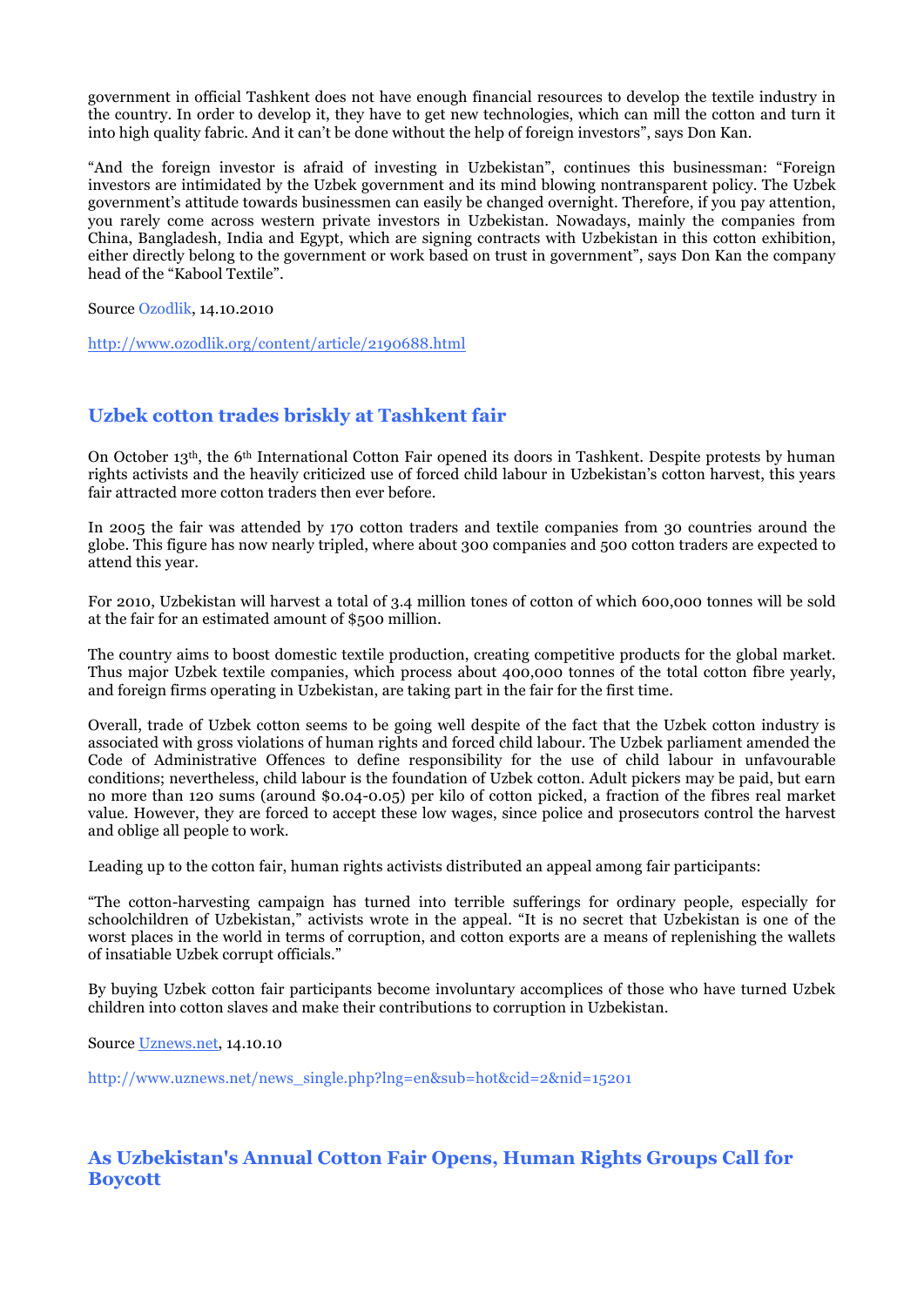Uzbekistan's cotton fair opened yesterday in Tashkent. 300 companies from 34 countries are expecting to participate. Uzbekistan's Prime Minister Shavkat Mirziyayev issued a statement that 600,000 tons of cotton had been put up for sale, and earnings of around \$500 million are expected to be made at the fair. Meanwhile local and international human rights groups continue to protest that forced child labour is once again the source of a great portion of this years harvest.

The world market price is at an all time high this year, reaching up to \$1 a pound. Floods and cold weather in other cotton producing regions have lead to a poor harvest thus pushing the price for cotton up. Main participants of the Tashkent fair are buyers from Russia, India, China, South Korea, Iran, Turkey, Bangladesh and Pakistan. Western companies have increasingly joined the boycott of Uzbek cotton, but still a few companies still remain.

In 2009, Uzbekistan signed several conventions of the International Labour Organization and passed a legislation banning the use of child labour nevertheless, witnesses and human rights activists have confirmed the child labour continues to be a widespread problem this season.

"Schoolchildren of all provinces in Uzbekistan have been in the fields since the 12th and 13th of September. Classes have been stopped. Mainly 7th through 9th graders and college students are involved in harvesting. I saw it myself and took photos", says Elena Urlaeva, head of the Human Rights Alliance of Uzbekistan.

Urlaeva says that new measures have been taken and security guards in camouflage are placed by the fields as well as concrete walls have been put up to block the view of children picking cotton.

In addition mosques have been pressed to assist to turn people to pick cotton. After the morning prayer has been called, the imams, using the same loudspeakers, urge people to help in the harvest and that 120 soms per kilogram are paid in return. Marketplaces and restaurants are closed during the day as people head to the fields.

While some districts have indeed to some extent stopped using elementary children to pick cotton, they are now sending 14-15 year olds into the fields. In other districts the use of even the youngest children remains unchanged. However waiving the use of children during harvest is not necessarily a consequence of the newly signed conventions. Unlike in passed years, this year, local administrators have told school principals and parents to make their own transportation arrangements with farmers. Therefore some farmers are not interested in child labour since they now face the transportation costs to bus in students.

Source EURASIANET.org, 14.10.10

http://www.eurasianet.org/node/62146

### **Uzbekistan: the cotton quota has been accomplished. Farmers have been praised, children have not.**

The cotton quota has been fulfilled in Uzbekistan for this year. As the government news agency Uza reports, this year 3,400,000 tons of cotton have been harvested from the fields.

The average yield was increased for 4% compared to the last year and amounted to 26, 3 tons per hectare. Approximately 90% of the harvested crop was the high quality 1st grade cotton, reports the Uzbek news agency.

\$150 million contracts have been signed in the international cotton exhibition, which ended on the  $14<sup>th</sup>$  of October. This year the price they required for a ton of cotton was up to \$2750.

Until the end of 2010, China's Tianjin Cotton Exchange Market (TCEM) and Uzbek company "Uzmarkazimpeks" will create a joint venture, which will be selling 100 thousand tons of Uzbek cotton in China.

We remind that in 2008, four of the largest organizations of leaders of retail in Europe and America announced a boycott of products made of Uzbek cotton and demanded from the President of Uzbekistan to stop using forced child labour in the cotton fields.

In 2008 the National Retail Federation (NRF), the Retail Industry Leaders association (RILA), American